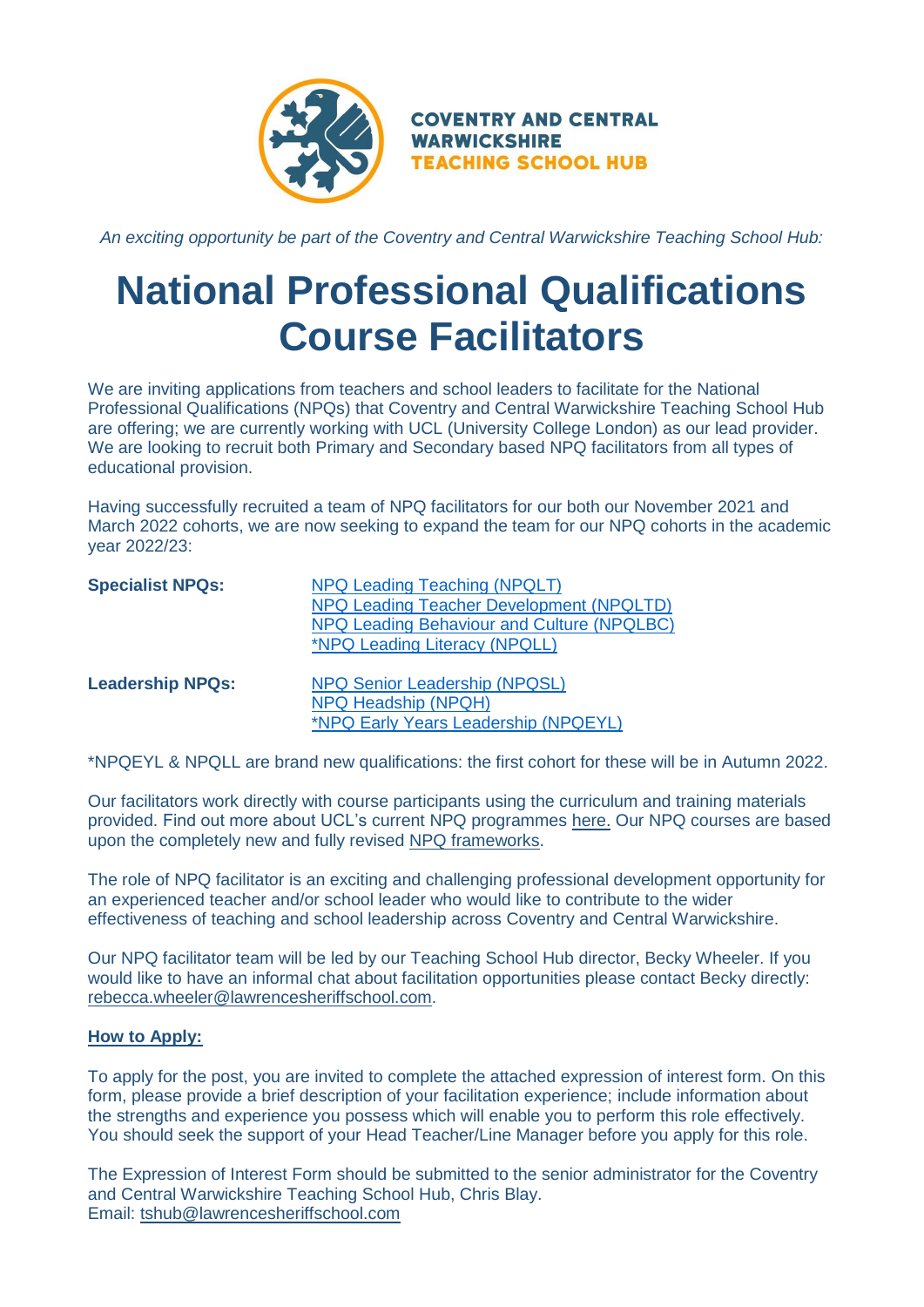

**COVENTRY AND CENTRAL WARWICKSHIRE TEACHING SCHOOL HUB** 

## **NPQ Facilitator Roles & Responsibilities:**

Facilitators will be provided with training materials written and produced by our lead provider.

Facilitators will be required to:

- Attend lead provider facilitator training
- Facilitate 'face to face' knowledge exchange events (see table below)
- Facilitate Peer Learning Groups (see table below)
- Attend facilitator briefings/meetings as required
- Offer support to your group as needed

|                                                        | Leadership NPQs* (18 month<br>programme)                                        | <b>Specialist NPQs* (12 month</b><br>programme)                                                                                                                |
|--------------------------------------------------------|---------------------------------------------------------------------------------|----------------------------------------------------------------------------------------------------------------------------------------------------------------|
| Face-to-Face<br>Knowledge<br>Exchange<br><b>Events</b> | 3, five-hour sessions spread over three<br>modules and four school terms.       | 1, five-hour consolidation conference<br>at the end of the course.                                                                                             |
| Peer<br>Learning<br><b>Groups</b>                      | 4, two-hour online sessions spread over<br>three modules and four school terms. | Either 4, three-hour face-to-face<br>sessions or 6, 1.5-hour online<br>sessions, or a mixture of both, spread<br>over three modules and three school<br>terms. |

\*please note course maps for EYL and LL have yet to be confirmed and may not follow this pattern.

Leadership NPQ facilitators' schools will be paid £1,950 for each cohort facilitated. Specialist NPQ facilitators' schools will be paid £1,550 for each cohort facilitated. Payments will be made to your school, in termly tranches, in arrears. Any personal remuneration is a matter between you and your school.

In addition, all NPQ facilitators will need to commit to:

- Completing any pre-reading associated with lead provider training or the delivery of NPQ sessions
- Working with their co-facilitator to ensure sessions are prepared and delivered effectively
- Engaging with Coventry and Central Warwickshire's Teaching School Hub quality assurance process